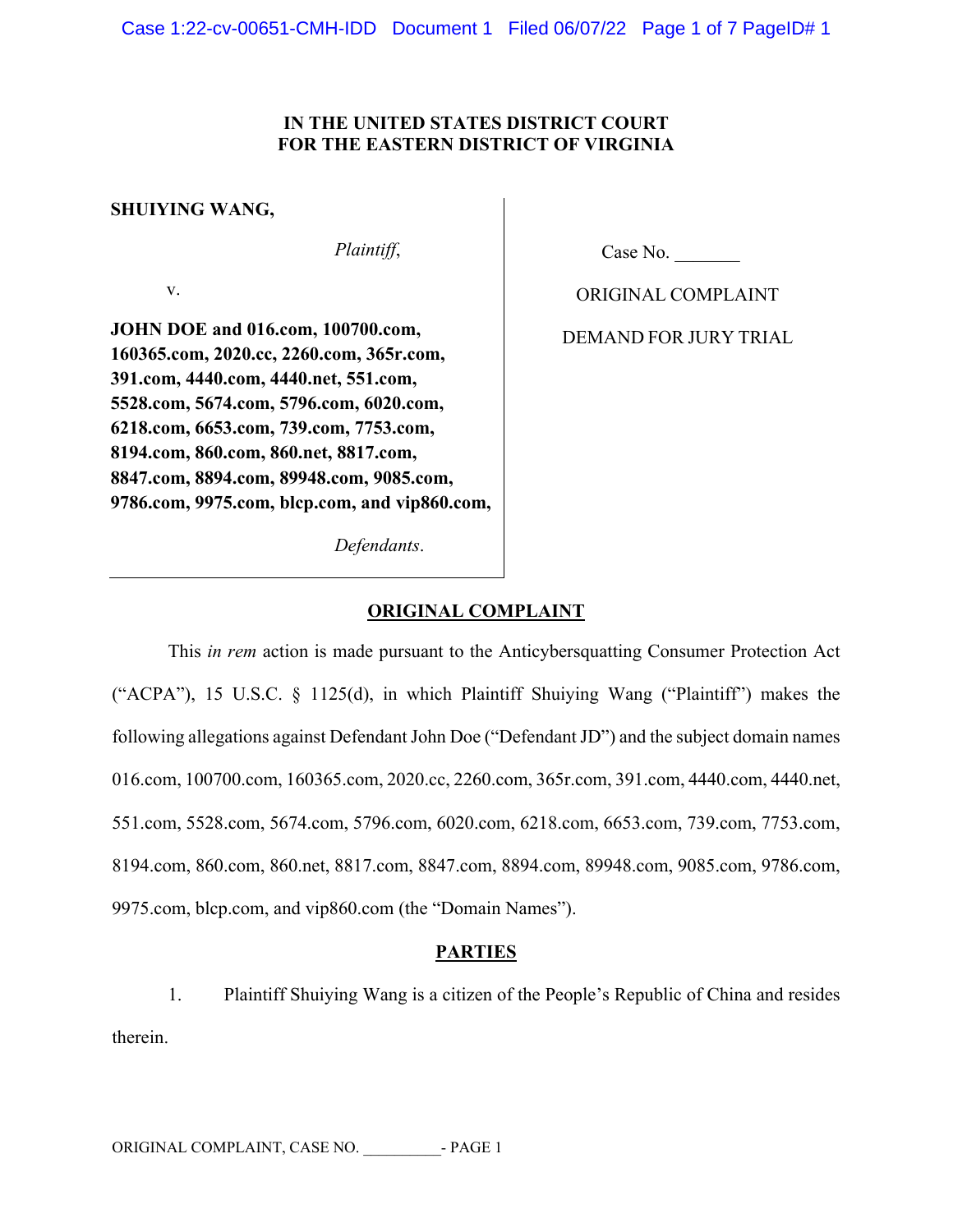## Case 1:22-cv-00651-CMH-IDD Document 1 Filed 06/07/22 Page 2 of 7 PageID# 2

2. The subject Domain Names—*i.e.*, the *res* of this *in rem* action—are internet domain names rightfully owned by Plaintiff. The Domain Names and their registry, Verisign, Inc., are all located within this judicial district. Verisign, Inc.'s primary place of business is 12061 Bluemont Way, Reston, VA 20190.

3. Defendant JD is a person of unknown identity who gained unauthorized access to Plaintiff's password protected domain name registrant account and, without consent or authority, fraudulently transferred control of the Domain Names to himself.

## **JURISDICTION AND VENUE**

4. This Court has *in rem* jurisdiction over the Domain Names pursuant to the Anticybersquatting Consumer Protection Act (ACPA), 15 U.S.C. § 1125(d), insofar as the registry for the Domain Names, VeriSign, Inc., is located within this judicial district at 12061 Bluemont Way, Reston, VA 20190.

5. This Court also has subject matter jurisdiction over this action pursuant to 28 U.S.C. § 1331, as this action arises under the Anticybersquatting Consumer Protection Act (ACPA), 15 U.S.C. § 1125(d).

6. Venue is proper in this judicial district pursuant to 15 U.S.C  $\frac{\xi}{125(d)(2)(C)}$  as the domain name registry, Verisign, Inc., is located within this judicial district. Therefore, the Domain Names have their situs in this judicial district. Likewise, venue is further proper pursuant to 28 U.S.C. § 1391(b)(2), as the properties that are the subject of this action, the subject Domain Names, are therefore situated in this judicial district.

7. The Declaratory Judgment Act, 28 U.S.C. § 2201, provides for a declaration of the rights of Plaintiff in this matter.

### **NOTICE**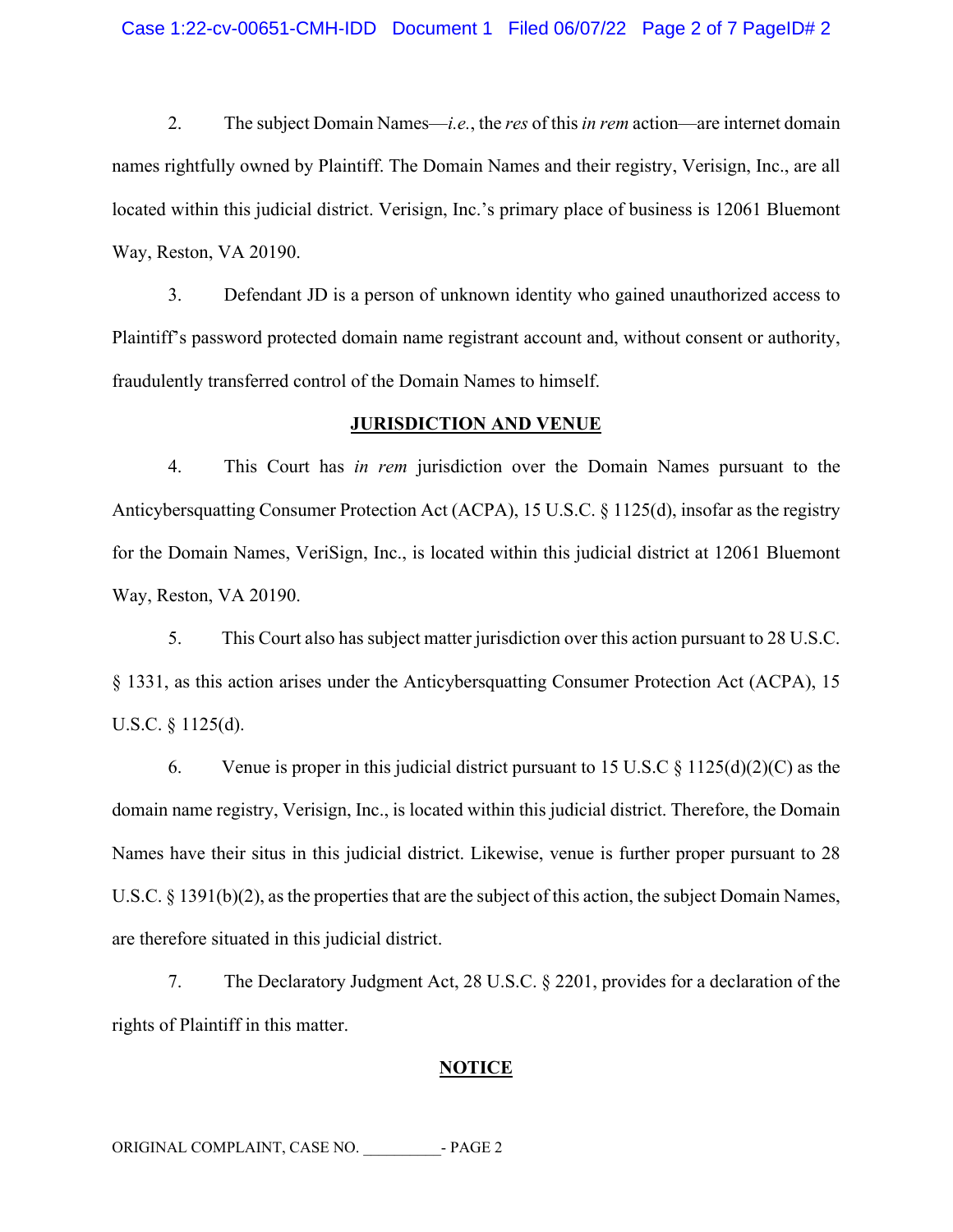8. Pursuant to 15 U.S.C. § 1125(d)(2)(A)(ii)(II)(aa), notice of the filing of this complaint and application for injunctive relief will be sent to Defendant JD as the current registrant of the Domain Names at the postal and e-mail address provided by the registrant to the registrar which can be found at https://www.whois.com/, *e.g.*, https://www.godaddy.com/whois/results.aspx?domain=100700.com<sup>1</sup>, Domains By Proxy, LLC, 2155 E Warner Rd, Tempe, AZ 85284.

9. Plaintiff is providing notice contemporaneously with the filing of this Complaint. Pursuant to 15 U.S.C. § 1125(d)(2)(A)(ii)(II)(bb), Plaintiff will promptly publish notice of this action, as the Court may direct after filing of this Complaint.

10. Pursuant to 15 U.S.C. § 1125(d)(2)(B), the sending and publishing of a notice of the violation and of the action shall constitute service of process. Furthermore, a request to waive service pursuant to Rule 4(d) of the Federal Rules of Civil Procedure is being sent as well.

## **FACTUAL BACKGROUND**

11. Plaintiff Wang is the rightful owner of the subject Domain Names.

12. Plaintiff Wang is the rightful registrant of the Domain Names at GoDaddy Operating Company, LLC ("GoDaddy"), a popular domain name registrar that owns and operates GoDaddy.com. Declaration of Shuiying Wang at ¶ 4, attached hereto as Exhibit A.

13. Plaintiff's GoDaddy registrant account is associated with the e-mail address vsv999888@gmail.com and Customer No. 110200447.

14. The Domain Name was used in commerce in conjunction with online services by Plaintiff as early as February 2016. Ex. A at ¶ 5. The Domain Names together have generated

<sup>&</sup>lt;sup>1</sup> Due to recent changes to privacy laws, the email address of the Registered Name Holder for domains cannot be shared. The Domain Holder Contact Request Form will be used to initiate emails to the address on file for the Domain Names.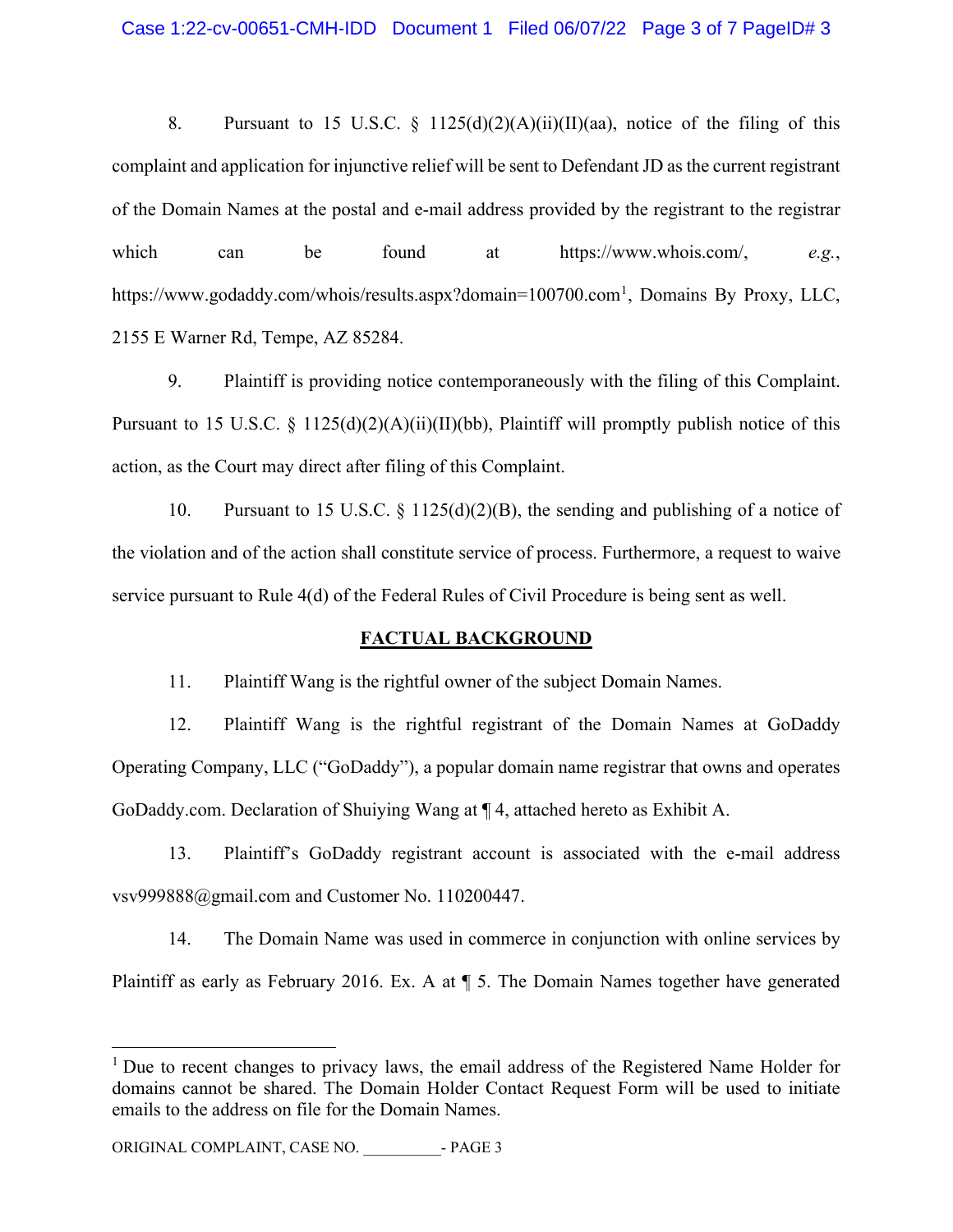\$1,680 in revenue and 16,800 unique visits on average each day since their first operations. *Id*. at  $\mathbb{P}6$ .

15. Plaintiff owned and used the Domain Names in commerce until the Domain Name was unlawfully transferred without consent out of Plaintiff's GoDaddy registrant account by Defendant JD, into another registrant account with GoDaddy.com. This illegal transfer occurred sometime around November of 2021. Ex. A at  $\P$  7.

16. Plaintiff did not learn of the hacking until March 2022, and shortly thereafter reported it to GoDaddy. However, Plaintiff could not regain control of my GoDaddy account, and the issue remains unresolved. Ex. A at ¶ 8.

17. Upon information and belief, Defendant JD hacked into Plaintiff's GoDaddy.com registrant account and illegally transferred the Domain Name to Defendant JD's GoDaddy registrant account. Plaintiff did not consent to or authorize these transfers.

18. Currently, the Domain Names are still under the unauthorized control of Defendant JD and are being maintained at GoDaddy. The Extensible Provisioning Protocol (EPP) domain status codes of the Domain Names are currently "clientTransferProhibited" meaning that it is not possible to transfer the domain name registrations without first contacting the registrar and requesting that they remove the status code. *See* https://www.icann.org/resources/pages/eppstatus-codes-2014-06-16-en#clientTransferProhibited.

19. Defendant JD is now using privacy protection to hide his personal information and conceal his registrant account information at GoDaddy for the Domain Names. Specifically, Defendant JD used a third-party registrant service, Domains By Proxy, LLC, to conceal his identity.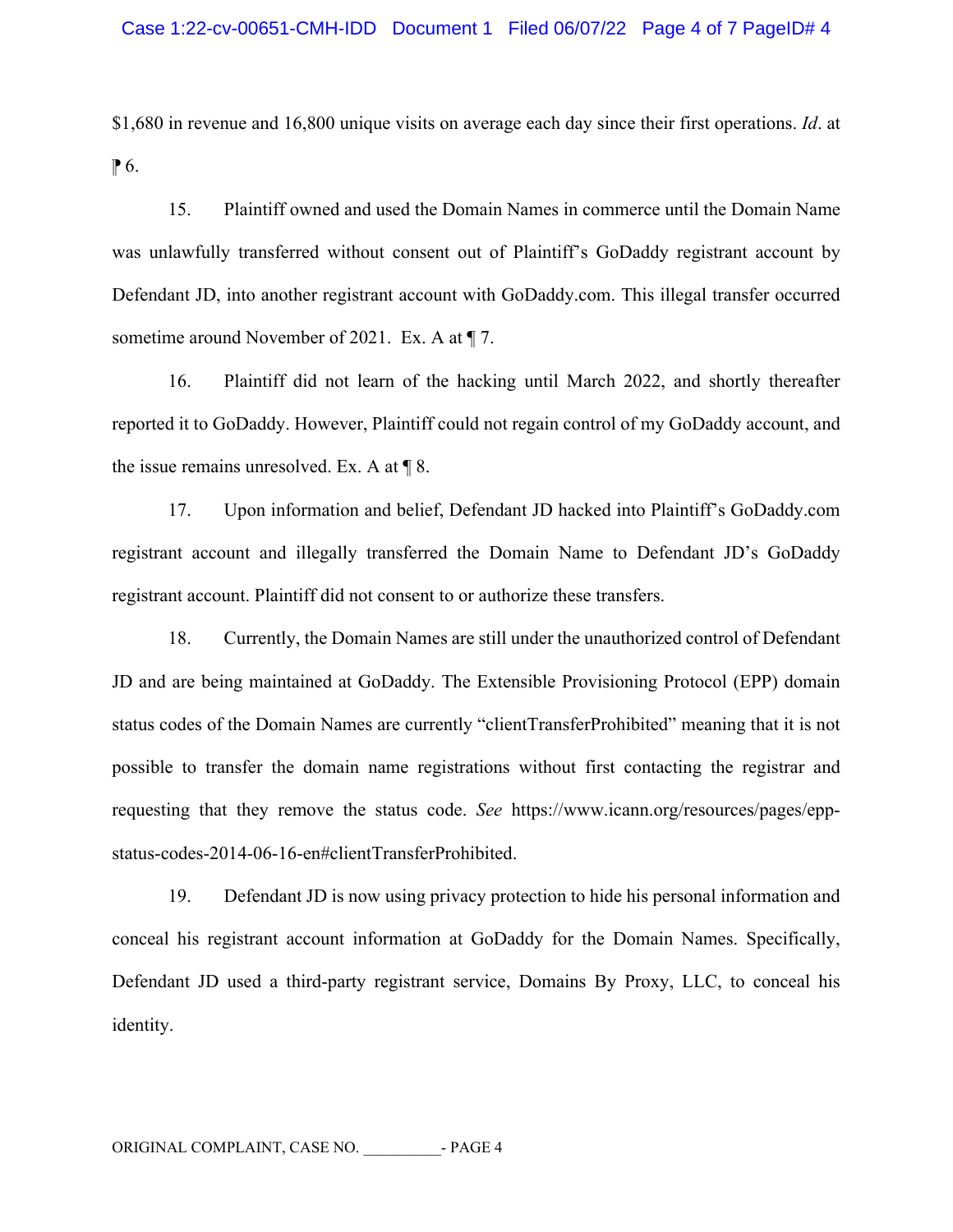## Case 1:22-cv-00651-CMH-IDD Document 1 Filed 06/07/22 Page 5 of 7 PageID# 5

20. Plaintiff has retained this law firm to retrieve the Domain Names and take legal action against those responsible for the illegal transfer.

### **COUNT I - CLAIM FOR DECLARATORY JUDGMENT**

21. Plaintiff repeats and realleges each and every allegation set forth in the preceding paragraphs of this Complaint, as though fully set forth herein.

22. An actual and justiciable controversy exists between Plaintiff and Defendant JD as to whether Plaintiff is the rightful owner of the Domain Name.

23. Plaintiff had a contract with GoDaddy for control over the Domain Names.

24. Defendant JD's express actions to wrongfully hack into Plaintiff's GoDaddy account and illegally transfer the Domain Names to another GoDaddy registrant account, without the authorization of Plaintiff, places the Domain Names solely under Defendant JD's dominion and control to the exclusion of Plaintiff. Such action was an unauthorized transfer resulting from hijacking and fraud on the part of Defendant JD.

25. The Declaratory Judgment Act, 28 U.S.C. § 2201 *et seq.*, provides for the declaration of the rights of the Plaintiffs in this matter.

# **COUNT II - ANTICYBERSQUATTING CONSUMER PROTECTION ACT 15 U.S.C. § 1125(d)**

26. Plaintiff repeats and realleges each and every allegation set forth in the preceding paragraphs of this Complaint, as though fully set forth herein.

27. Plaintiff is the common law owners of the marks 016.com, 100700.com, 160365.com, 2020.cc, 2260.com, 365r.com, 391.com, 4440.com, 4440.net, 551.com, 5528.com, 5674.com, 5796.com, 6020.com, 6218.com, 6653.com, 739.com, 7753.com, 8194.com, 860.com, 860.net, 8817.com, 8847.com, 8894.com, 89948.com, 9085.com, 9786.com, 9975.com, blcp.com, and vip860.com (the "Marks"), which is protected under 15 U.S.C.  $\S$  1125(a) and (d).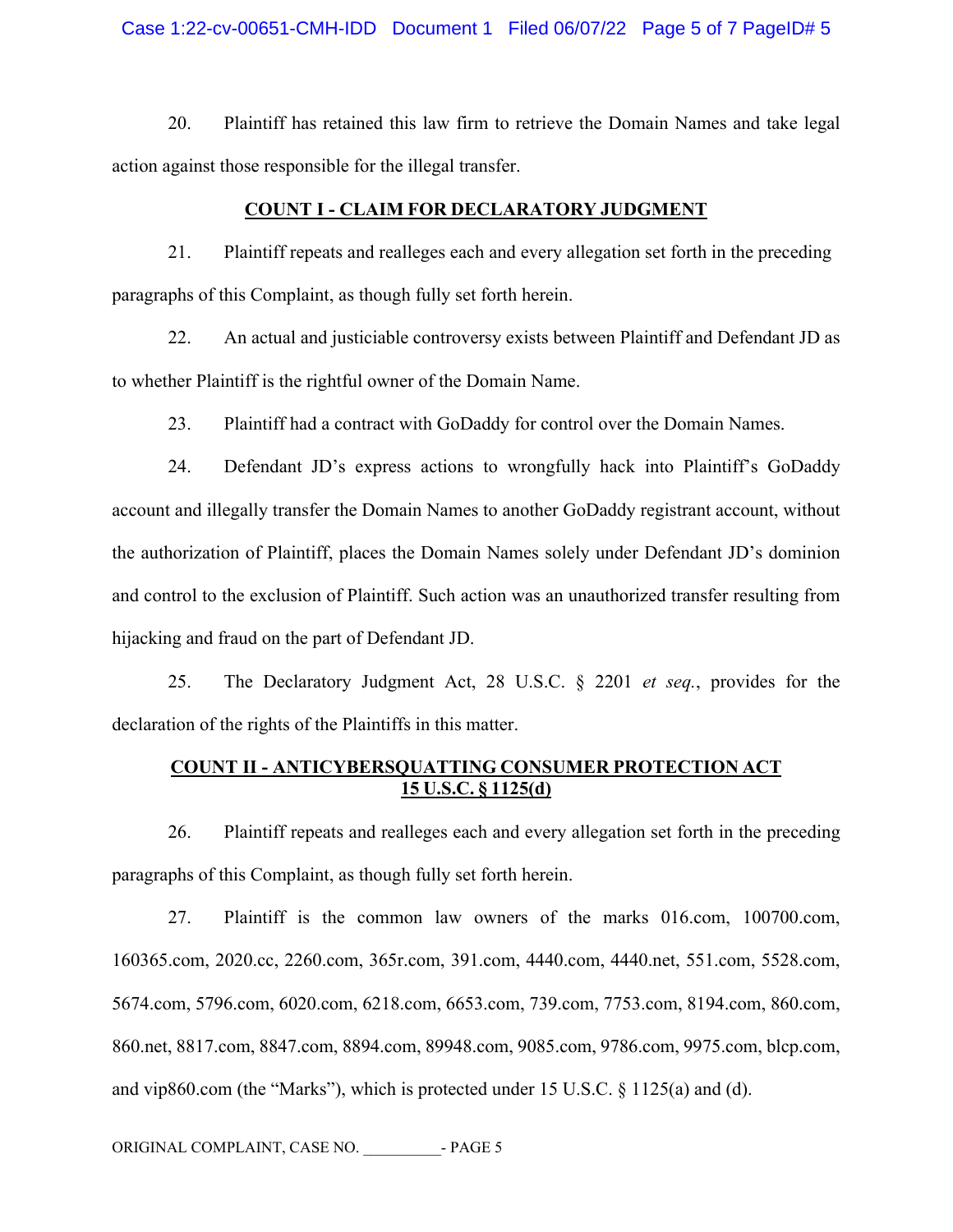## Case 1:22-cv-00651-CMH-IDD Document 1 Filed 06/07/22 Page 6 of 7 PageID# 6

28. Plaintiff owned and used the Marks and Domain Names in commerce since their registrations, until the Domain Names were unlawfully transferred to Defendant JD's control without Plaintiff's consent.

29. The Domain Names are identical to and/or confusingly similar to the Marks owned by Plaintiff.

30. Defendant JD has fraudulently transferred the Domain Names to another GoDaddy registrant account with bad faith intent to profit from the Domain Names and Marks.

31. Defendant JD is using the transferred Domain Names with the intent to profit off the Marks by posting links for the purpose of redirecting traffic to multiple website auction sites.

32. Defendant JD acted in bad faith by intending to divert consumers from the Marks owner's online location to a website accessible under the Domain Names that could harm the goodwill represented by the Marks, creating a likelihood of confusion as to the source, sponsorship, affiliation, or endorsement of the website.

33. As a direct result of Defendant JD's fraudulent actions, Plaintiff is being prevented from using and exercising control over the Domain Names and Marks.

34. Furthermore, Plaintiff is being harmed by not having access to the Domain Names and Marks.

### **DEMAND FOR JURY TRIAL**

Plaintiff, under Rule 38 of the Federal Rules of Civil Procedure, requests a trial by jury of any issues so triable by right.

#### **PRAYER FOR RELIEF**

WHEREFORE, Plaintiff respectfully demands judgment against the Defendants, as follows:

ORIGINAL COMPLAINT, CASE NO. - PAGE 6